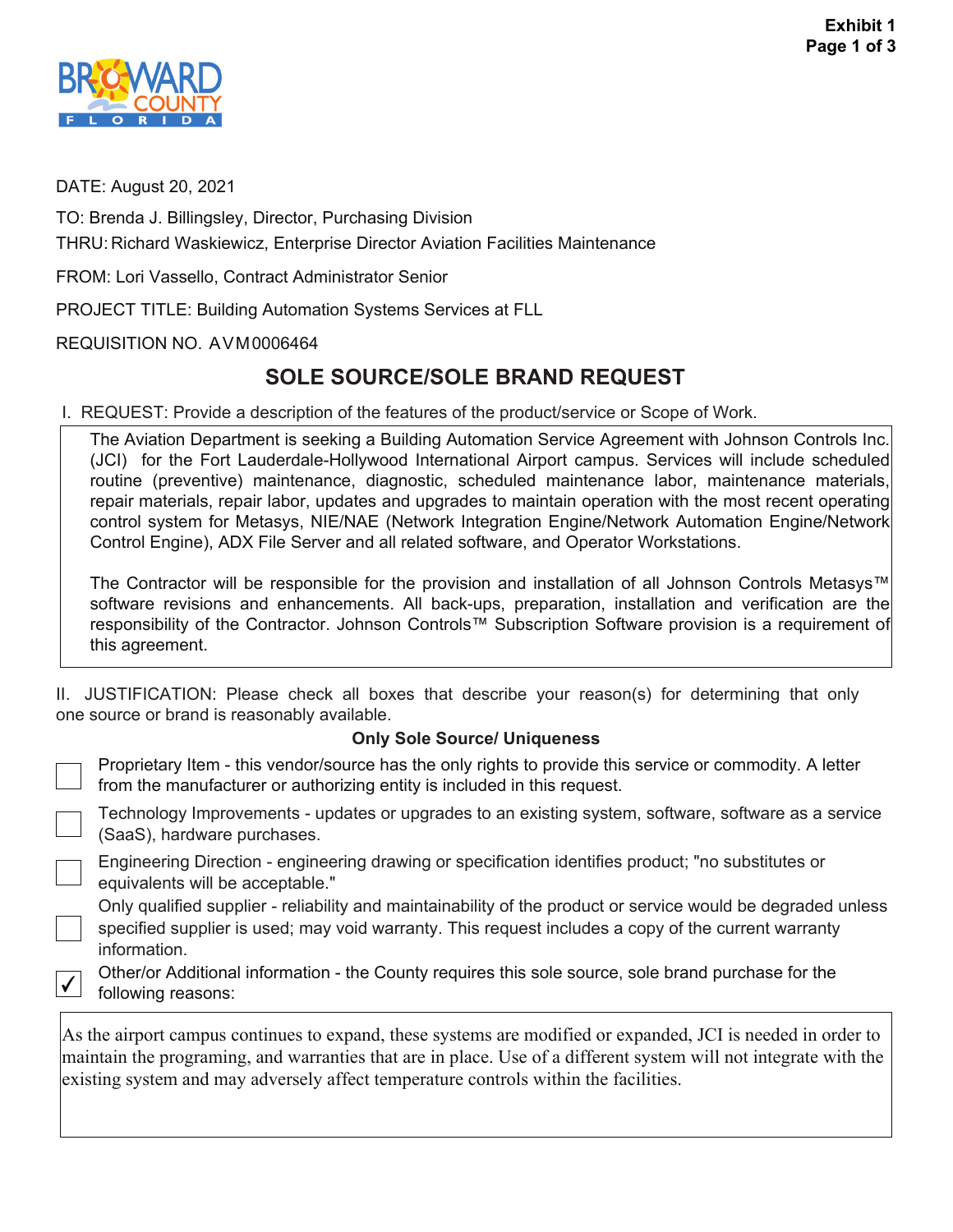## **Business Case (One/Most Reasonable Source or One/Most Reasonable Brand)**

Operational Compatibility - replacement parts from alternate suppliers are not interchangeable with original part and causes equipment incompatibility. Previous findings and/or documentation is included with this request.

Ease of Maintenance - maintenance or retooling prohibits competition. Section III, Comparative Market Research includes estimated costs associated with changing current source and/or brand.

Follow-On - potential for continued development or enhancement with same supplier and eliminates costs incurred by using different supplier. Section III, Comparative Market Research includes estimated costs for replacing current or existing system.

Complies with existing community and safety standards, and/or laws, rules, and regulations.

Exempted from the Procurement Code - per Section 21.18 of Broward County Administrative Code.

Other/or additional information - using this sole source, sole brand purchase benefits the County for the following reasons:

JCI has been a SS/SB vendor for the Airport's Building Automations Systems (BAS) for over two decades. Although JCI's current contract was awarded 1/8/2019 with SS/SB designation, unbeknown to Aviation, Public Works requested de-standardization of JCI's BAS services without notifying Aviation. Purchasing's motion to the Board was approved 11/01/2017, Item 30. Aviation requests that JCI's standardization be reinstated.

III. COMPARATIVE MARKET RESEARCH: Provide a detailed source or market analysis for justification of sole source/brand or most reasonable source (attach extra sheets as needed).

Estimated project value: 218,750 annually Contract length (if applicable): 3 years

Expenses to date: \$440,000 (does not inclus

 $\checkmark$ 

| Has this commodity or service been previously provided to the County? $\bullet$ Yes $\circ$ No |  |  |  |
|------------------------------------------------------------------------------------------------|--|--|--|
|------------------------------------------------------------------------------------------------|--|--|--|

If yes, when and by whom? Johnson Controls Inc.

How was item/service procured? Sole brand and sole source

What is the current contract (MA) or purchase order number? BLD2117085B1

If this is a sole brand, is there an "authorized" dealers list?  $\bigcirc$  Yes  $\bigcirc$  No

Cost/Benefit Analysis: What would the cost be to utilize an alternate vendor or source? This explanation should include the savings and/or additional costs to the County by not using the preferred vendor or source. Attach additional sheets if needed.

Other systems are not able to integrate with JCI's systems, therefore should another vendor be awarded, all systems in all terminals, rental car center and administrative buildings would need to be redesigned with a different system at an unnecessary and unjustifiable cost to Aviation's stakeholders.